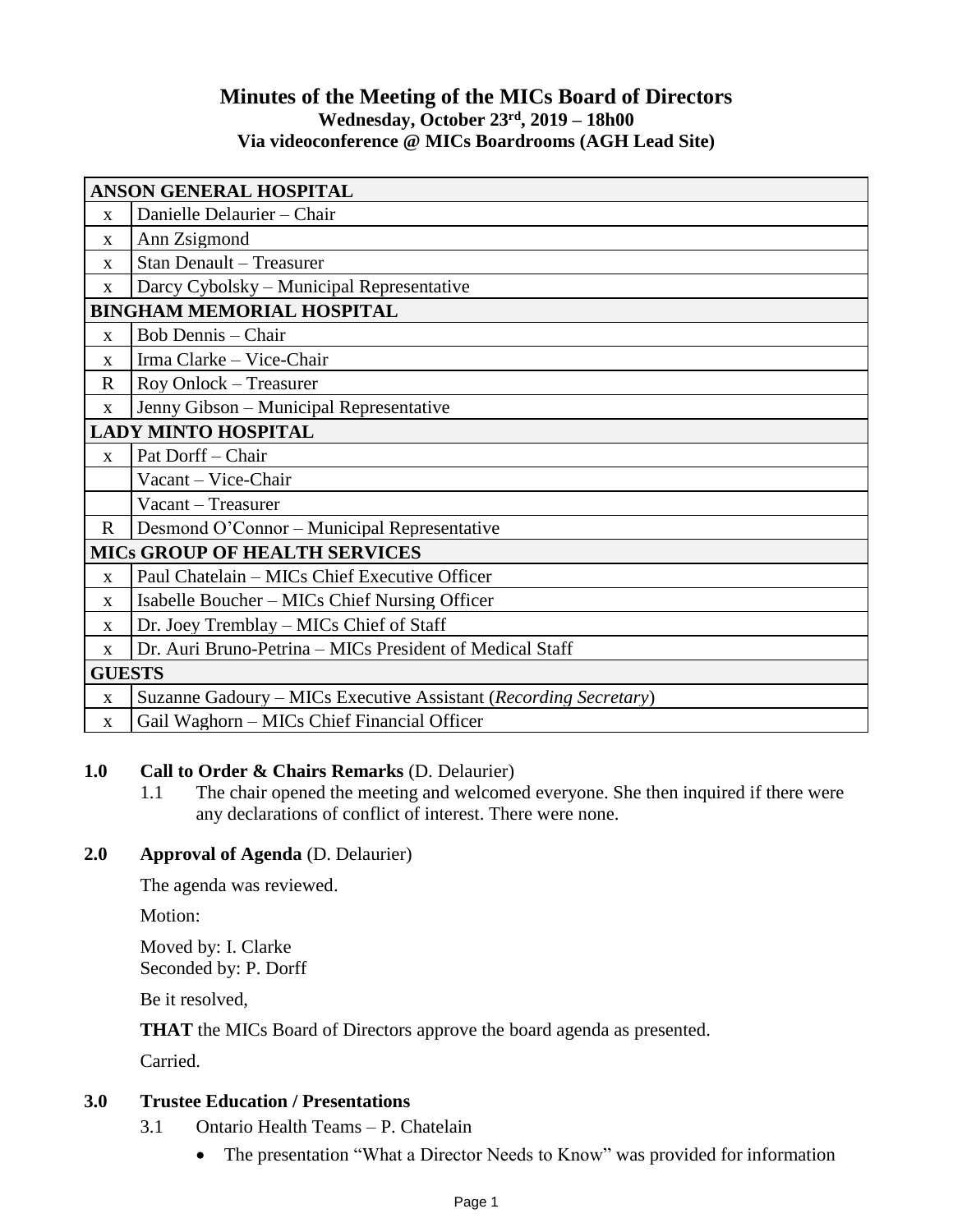- Explains how the health teams are being made and the criteria used
- HSN has been approved for full implementation and Timmins has been approved for further development
- A second round of self-assessments are being done
- Most OHTs are in operational coordination; they expect to have joint board governance before they have a corporate entity
- MICs is in a good position due to their shared partnership
- MICs continues to endorse the TDH Health Team application however it is more likely that we will wind up with the HSN Health Team

### **4.0 Approval of Minutes (D. Delaurier)**

4.1 Minutes of the MICs Board of Directors meeting held September  $25<sup>th</sup>$ , 2019 were provided for information.

Board member requested that item 11.3 be separated into two different agenda items; the motion will become 11.4

Motion:

Moved by: D. Cybolsky Seconded by: A. Zsigmond

Be it resolved,

**THAT** the MICs Board of Directors approve the minutes of the meeting held September  $25<sup>th</sup>$ , 2019 as amended.

Carried.

### **5.0 Follow-Up Items**

- 5.1 Review of the 2019-2020 Board Work Plan
	- The Board Work Plan was reviewed for the month of October.
	- The Strategic Planning Update is being presented today.
	- The GCE Self-Assessment Reports are also being reviewed.
	- The H.R. statistics will be moved to January 2020.

### **6.0 MICs Finance**

- 6.1 August 2019 Operating Statements G. Waghorn
	- Chief Financial Officer gave an overview of the operational statements for all sites.
	- Received one-time capacity funding and confirmation letters this week
	- BMH will be receiving \$63,000; AGH \$84,000; LMH \$108,000
	- Will be able to recognize NUPT costs received through the transformation funding

### **BMH:**

- Hospital is operating at a surplus of \$221,879 at the end of August; submitted a breakeven budget; there was a decrease in costs in July and August; overtime costs in nursing were \$130,000 – significant increase since last year
	- Total Operating Revenue: \$3,361,655
	- Total Operating Expenses: \$3,139,776
	- Surplus:  $$221,879$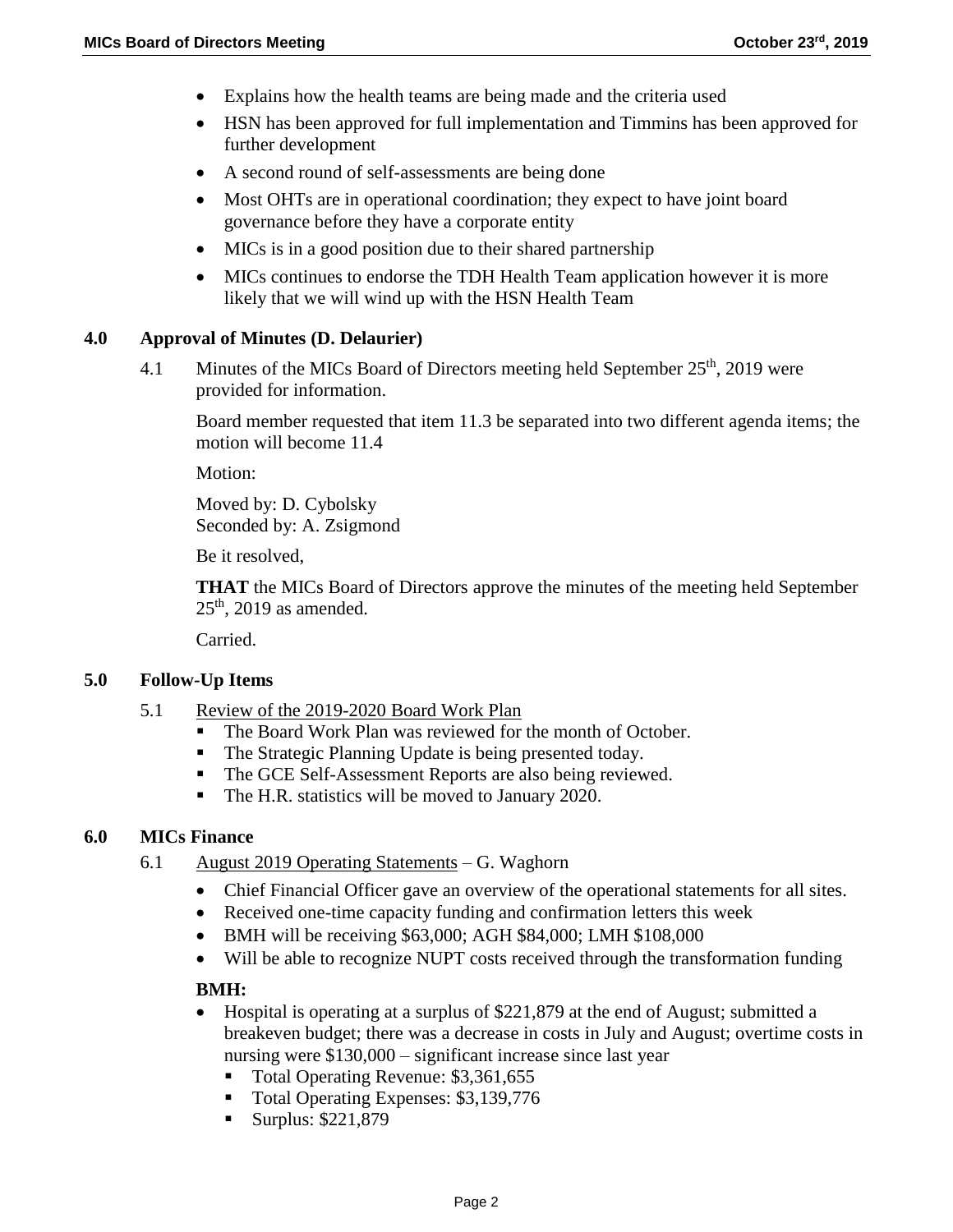# **AGH:**

- There was a decrease in overall operating costs compared to prior months; overtime \$107,000 which is less than last year; financial situation has improved
	- Total Operating Revenue: \$3,888,823
	- Total Operating Expenses: \$4,031,215
	- Deficit: (\$142,392)

# **SCM:**

- Deficit has increased since last year due to sick and overtime costs; over budget by \$20,000 in plant maintenance due to aging building
	- Total Operating Revenue: \$2,198,335
	- Total Salaries & Wages: \$1,531,669
	- **Employee Benefits/Medical Staff Remuneration: \$499,562**
	- Total Supplies & Expenses:  $$382,643$
	- Medical & Surgical Supplies:  $$42,725$
	- Deficit (operations): (\$258,264)
	- Deficit (non-operations): (\$93,454)

# **LMH:**

- Hospital is operating at a deficit of \$19,448 at the end of August; decrease in major supply expenditures; reduction in benefit costs in the summer due to CPP maxing out
	- Total Operating Revenue: \$5,919,742
	- Total Operating Expenses: \$5,939,190
	- $\blacksquare$  Deficit: (\$19,448)

# **VM:**

- Increase in deficit due to one-time estate donation being used up
	- Total Revenue: \$1,158,146
	- Total Salaries & Wages: \$799,677
	- Employee Benefits/Medical Staff Remuneration: \$251,315
	- $\blacksquare$  Total Supplies & Expenses: \$123,595
	- Medical & Surgical Supplies:  $$17,441$
	- Deficit (operations): (\$33,882)
	- Deficit (non-operations): (\$11,438)
	- $\blacksquare$  Total Deficit: (\$45,320)

Motion to approve August 2019 Operating Statements

Moved by: J. Gibson

Seconded by: I. Clarke

Be it resolved,

**THAT**, the MICs Board of Directors approve the August 2019 Operational Statements for Bingham Memorial Hospital, Anson General Hospital, South Centennial Manor, Lady Minto Hospital and Villa Minto as presented.

Carried.

# **7.0 Presentations/Reports** (D. Delaurier)

- 7.1 Chief Executive Officer Report: (P. Chatelain)
	- The report was provided for information.
	- The CEO provided the following overview:
		- o Architect met with AGH Board on Oct. 10 to review topographical survey; preloading of soil will not be necessary but will need light weight fill resulting in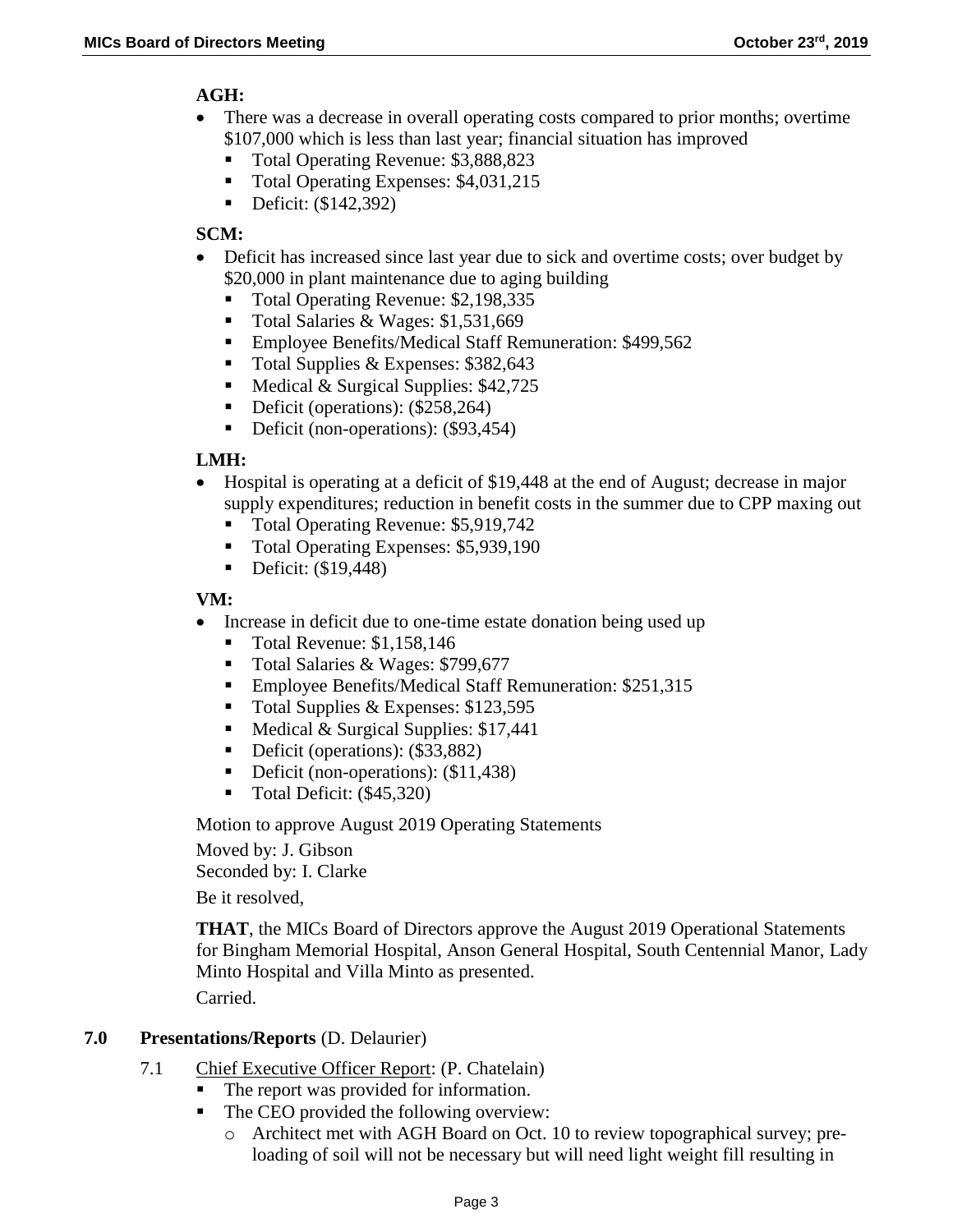significant cost and time savings; architect to review location of building and costs and provide options in late November; will not have to wait one year for soil to settle; three options in regards to location and size of the building; Mayor Britton and CEO are meeting with Minister Fullerton to discuss next steps

- o Still waiting for amalgamation application from NELHIN in terms of next steps.
- o Waiting to hear back from the Ministry on our \$2 million HIRF ECP grants submission; Phase 1 of LMH Lab renovations has begun; to be completed by end of November; oil tanks for SCM have been tendered; generators and chillers for LMH and BMH have been ordered.
- o We have formed a Physician Recruitment and Retention Committee including members from each town council who are meeting on Nov. 6, 2019. Will need to find the "Goderich physician recruitment" clip.
- o Moose FM is holding a Radio-thon on Dec. 13, 2019 to raise \$100K for laboratory equipment which will benefit all sites.
- Board Members were invited to ask questions.
- 7.2 Chief Nursing Officer Report: (I. Boucher)
	- The CNO reported on the following items:
		- o Meeting with Director of H.R. and Patient Care manager to review nursing needs for each site.
		- o New Patient Care Manager for AGH/BMH started October 15<sup>th</sup>.
		- $\circ$  NEORCC site visit was held Sept. 25<sup>th</sup>; report not yet available
		- o Have not heard anything from Accreditation Canada regarding our submission
		- o Will be receiving Palliative Care funding to support Hospice volunteer program
		- o Attended NUPT teleconference on Oct. 15<sup>th</sup>
		- o Flu vaccination clinics are being offered to Team Members.
		- o There were 272 visits to our Oncology department with 163 patients receiving treatment; the balance of visits were for supportive care (PICC line care, removal of infuser bottle, blood transfusion)
		- $\circ$  The average wait time for CTAS 4 & 5 (non-urgent and less urgent) for both BMH (1.6) and LMH (4.1) are below the 4.2 target; AGH's average wait time (7.5) is higher due to transfer times.
		- o Pharmacy recruitment efforts are ongoing; hosted a site visit with a prospective candidate
		- o ADU (Automated Dispensing Unit) implementation is progressing; BMH and LMH have gone live; AGH will go live at the end of October.
		- o The new Corporate Scorecard for 2019-2020 was provided for information; there was no data for Resident satisfaction for LTC because there were no respondents; we are working on a more formalized process for LTC; there are two indicators in development: Potential Avoidable ER Visits and Discharged Patient Summaries (in progress)
		- o Installed surveillance cameras in SCM to monitor residents for falls
		- o When an indicator is red, the CNO looks at the cause and reviews the data to determine the seriousness of the incident
		- $\circ$  It was requested that numbers be provided to put percentages in perspective
	- Board members were invited to ask questions.

### **8.0 Medical Staff** (Dr. S. Tremblay)

- 8.1 Chief of Staff Report:
	- Dr. Tremblay provided a verbal update on the following: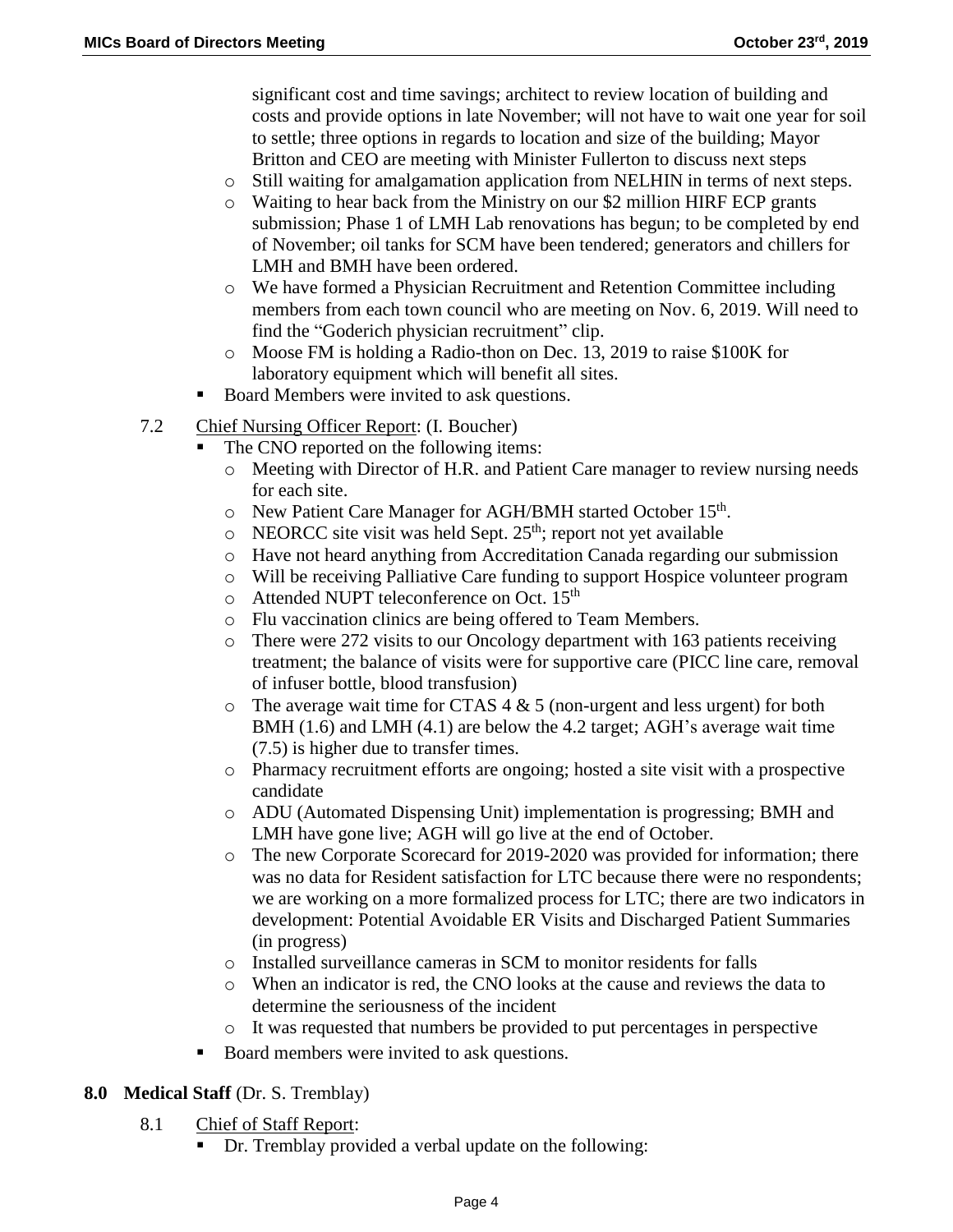- o Actively recruiting for six MDs for all three sites
- o Brought back oral and urology services; held a urology clinic yesterday
- o Received positive feedback from nurses
- $\circ$  Next LEG education is being held on Nov. 15<sup>th</sup>
- 8.2 Medical Advisory Committee Minutes
	- $\blacksquare$  Minutes of the MICs MAC meeting held June 19<sup>th</sup>, 2019 were provided for information
- **9.0 LHIN / MOHLTC Business** (P. Chatelain)
	- 9.1 N/A
- **10.0 MICs Quality Committee** (I. Boucher)
	- 10.1 Ouality Committee Minutes
		- $\blacksquare$  N/A
- **11.0 Site Business** (D. Delaurier)
	- 11.1 Anson General Hospital:  $\blacksquare$  N/A
	- 11.2 Bingham Memorial Hospital:
		- N/A
	- 11.3 Lady Minto Hospital:  $\blacksquare$  N/A
- **12.0 Partnership Business** (Bob Dennis)
	- 12.1 September 2019 Board Effectiveness Survey Results
		- 12 out of 13 surveys were submitted.
	- 12.2 October Board Effectiveness Survey
		- The survey was emailed via Survey Monkey.
	- 12.3 ONE Initiative Wave  $2 P$ . Chatelain
		- The letter of support was provided for information; once signed, it will signify the board's commitment to support the ONE initiative and achieve "One Person, One Record, One System" by installing a single Electronic Health Record across 24 hospitals in the North East.
		- Dr. Tyler Christie will be our guest speaker next month on this subject
		- This is an important initiative for our whole region and it will be very expensive
		- The board will be required to pass a motion confirming their commitment to this initiative
		- Total capital cost at the regional level will be \$74.1M with a total annual operating cost of \$25.8M to be shared among all hospitals
		- MICs' share will be approximately \$2.5M of the total cost
		- Hospitals who opt out of the ONE initiative will have to pay approximately 20% more than they would if all hospitals moved to Expanse (fewer hospitals to cost share with); the remaining hospitals will see their NEON fees increase to 380% of what they currently are; this is about the same cost as moving to Expanse
		- This initiative will offer a portal where patients can access their test results and book appointments which will lead to a better patient experience
		- With the upcoming linkage to other hospitals, cyber security is being ramped up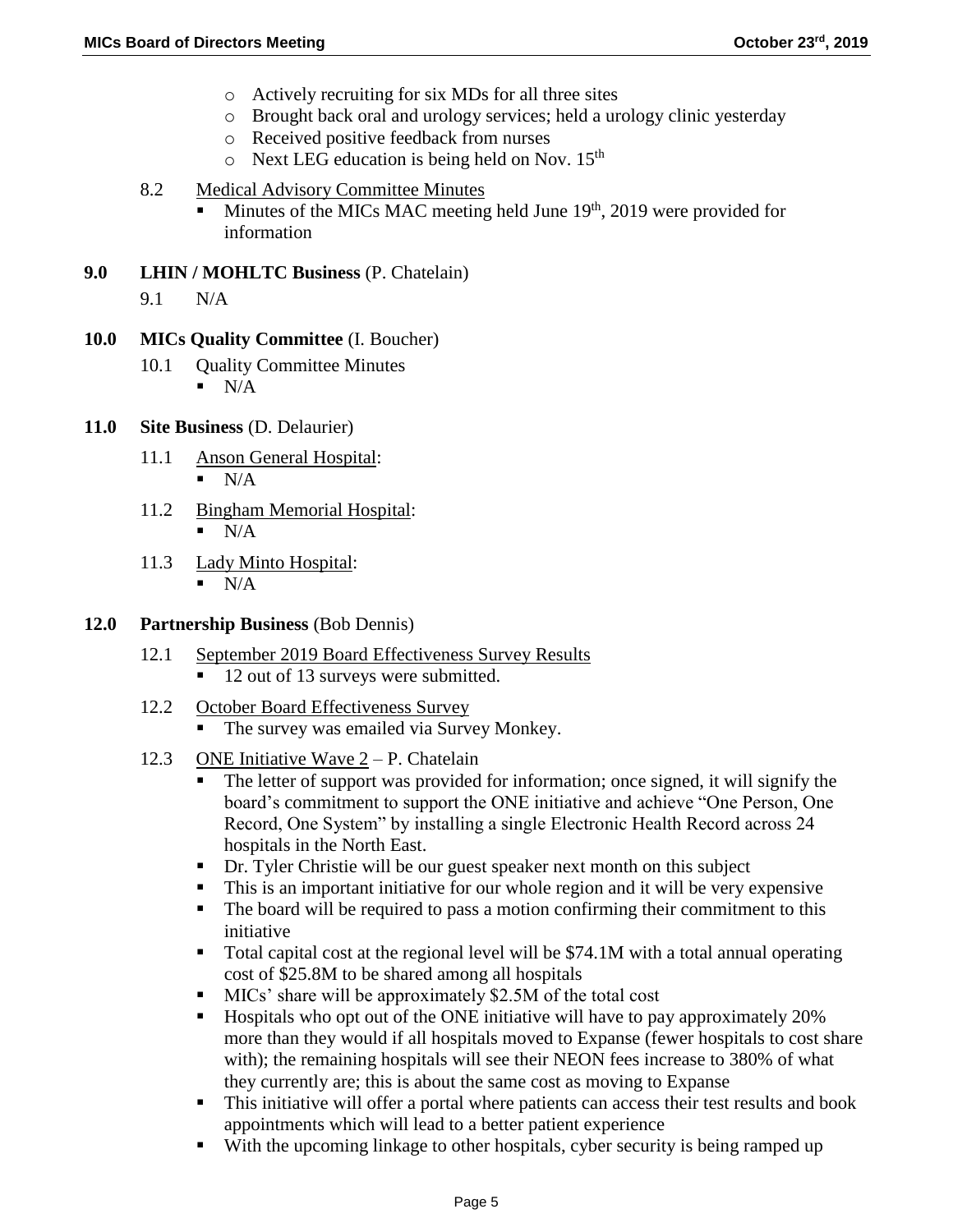significantly

- Go live date is projected for October 2022
- 12.4 Strategic Planning Update P. Chatelain
	- CNO presented the Q1 Performance Measures scorecard which was drafted for the Strategic Planning Committee; this goes hand in hand with the Strategic Operating Plan
	- Data was provided for each objective where available
- 12.5 GCE Self-Assessment Summary P. Chatelain
	- Only 8 out of 16 board members submitted their self-assessment survey
	- The Ad Hoc Committee reviewed the reports and developed an action plan for the board members to review and provide feedback on.
	- We will not have a board retreat this year as we had one last year.
- 12.6 Rescinding of By-law Amendment Approval of Article 1.1 Definitions "Excluded Person" – P. Chatelain
	- This by-law was implemented for a reason; according to the OHA, this by-law is considered "best practice"
	- Board members who are related to Team Members would be in constant conflict of interest and would have to recuse themselves for most motions
	- After careful consideration, the Board Ad Hoc Committee is recommending that the amendment to this article be rescinded in order to preserve the integrity of the Board of Directors
	- There was some discussion regarding the pros and cons of amending this by-law

Motion to rescind the approval to the amendment to Article 1.1 Definitions "Excluded Person" of the by-laws

Moved by: B. Dennis Seconded by: P. Dorff

Be it resolved,

**THAT**, the MICs Board of Directors approve the rescinding of the approval to the amendment to Article 1.1 Definitions "Excluded Person" of the by-laws as presented. Carried.

All in favour  $-4/$  Against 3

# **13.0 Board Committee Minutes**

13.1 N/A

# **14.0 In Camera**

14.1 Motion to go in camera

Moved by: A. Zsigmond Seconded by: J. Gibson

- 14.2 Discussion of physician privileges
- 14.3 Motion to go out of camera

Moved by: P. Dorff Seconded by: I. Clarke

- 14.4 Approval of physician privileges
	- Motion to approve locum tenens privileges for Dr. Joey Quevillon and courtesy